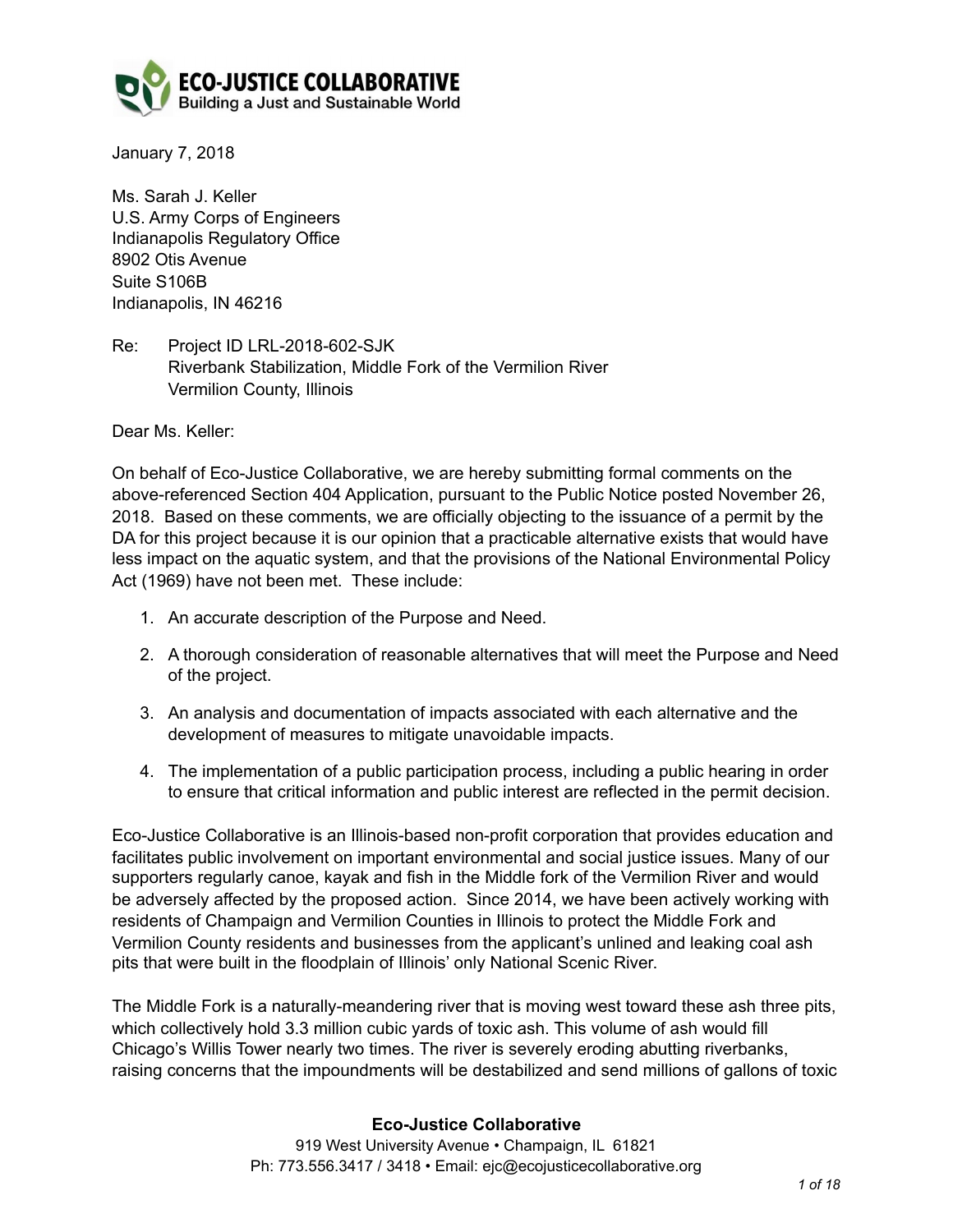ash into the river, with severe consequences to the ecology of the river system and cost to residents and businesses in Vermilion County.

The Middle Fork was designated as a State Scenic River in 1986 by Governor Jim Thompson, and received its National Scenic River designation by the U.S. Department of the Interior in 1989. The river is protected by state and federal law because of its outstanding scenic, recreational, ecological, and historical characteristics. The Middle Fork is one of the most biologically-diverse in the Midwest, and one which plays an important role in the region's economy.

Eco-Justice Collaborative understands that it is essential to stabilize banks next to the applicant's two oldest coal ash pits for as long as the toxic waste is allowed to remain in the river's floodplain. We have urged agencies to require the applicant to shore up riverbanks in areas where proximity of the channel to coal ash impoundments threatens destabilization. But such stabilization should be temporary and targeted, while a thorough evaluation of this project (including purpose and need; analysis of alternatives; and proposals for mitigation) are conducted per requirements of the National Environmental Protection Act (NEPA).

Following guidelines set forth by NEPA, locally-available background information and technical data not currently at the disposal of the DA should be obtained and incorporated into the evaluation of a full set of alternatives and, where applicable, measures for mitigating unavoidable impacts must be integrated into the proposed project. We believe this process is essential for making a final decision that is in the best interest of the public, and that it is required by federal law, per Title 32, CFR, § 651 - ENVIRONMENTAL ANALYSIS OF ARMY ACTIONS (AR 200-2) Subpart B - National Environmental Policy Act and the Decision Process.

# **NARROWLY AND INACCURATELY DEFINED PURPOSE AND NEED**

The purpose and need for a project is foundational to conducting a legally defensible analysis of alternatives. The purpose of the project cannot be "to construct the project". Instead, it must be based on a clearly articulated need and address the underlying "general goal of the action." *Simmons v. USACE 130 F.3d 664 (7th Cir. 1997).* 

In its June 28, 2018 Joint Section 404/401 Permit Application, the applicant states that:

*"The purpose of the project is to protect the eroding streambank from the continued lateral migration of the stretch of the MFV River as noted in the project description."* 

In the Public Notice issued by the U.S. Army Corps of Engineers on November 26, 2018, the purpose of the project is listed as "*Construction of streambank stabilization.*" Implicit in both of these statements is the concern that if unrestrained, the river channel's continued natural movement westward is likely to result in an eventual breach of the coal ash impoundments due to the impoundments' location in the floodplain and their proximity to the river. The purpose of the project, therefore, is not to "construct streambank stabilization", but rather to prevent the discharge of coal ash pollutants into the river. Except for a no-build alternative, this should be the basis for the development of all alternatives considered.

# **Eco-Justice Collaborative**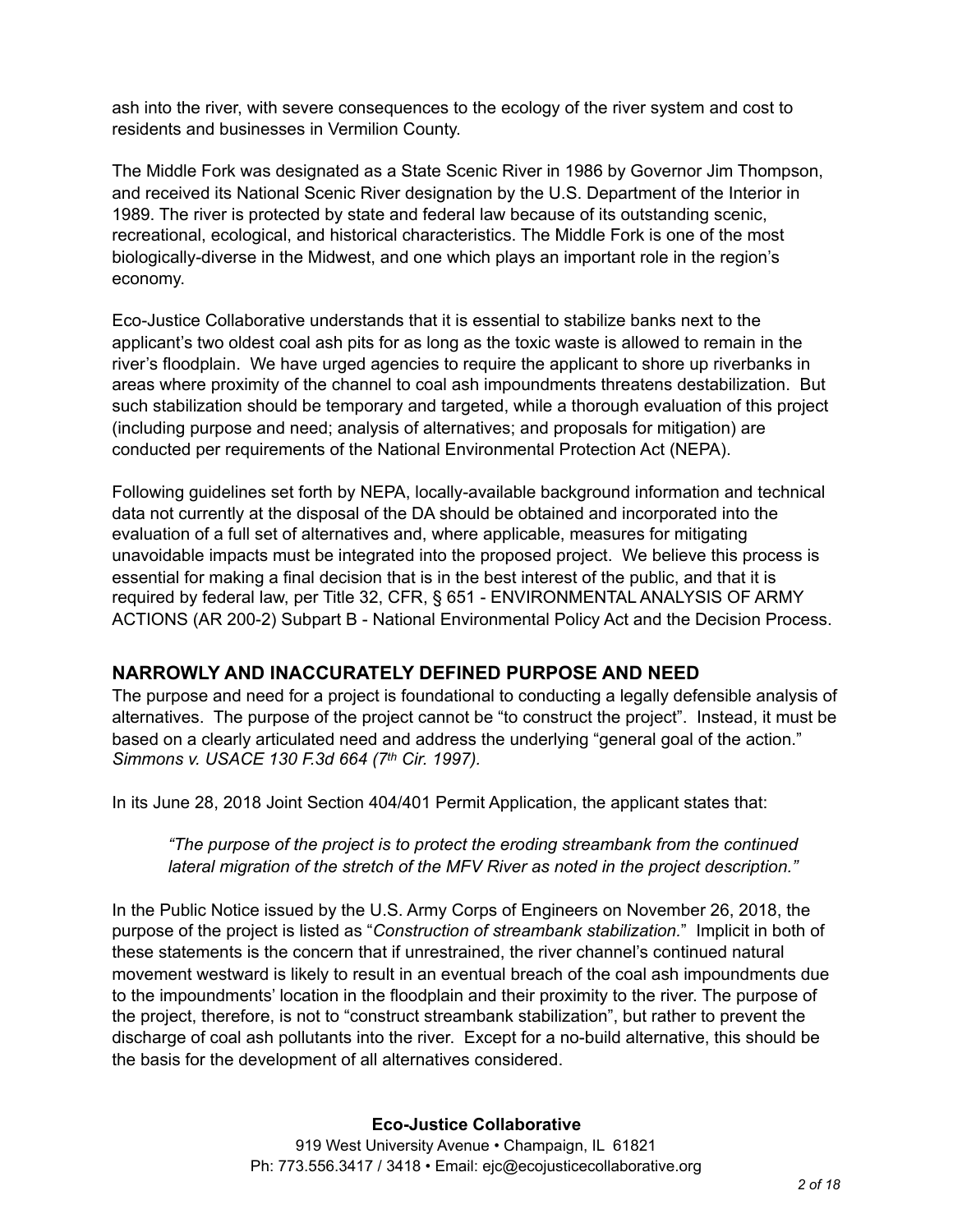We believe that the applicant should prepare and evaluate alternatives that include options ranging from armoring the riverbanks to relocating the ash. Guidelines established under 40 CFR 230 state that a permit cannot be issued if a practicable alternative exists that would have less adverse impact on the aquatic system. Given the potential for the proposed project to result in significant ecological, economic, aesthetic and recreational impacts, the size and scale of the selected alternative should be the minimum necessary to fulfill the purpose and need.

"When the proposed action is an integral part of a coordinated plan to deal with a problem, the range of alternatives that must be evaluated is broadened." *Natural Resources Defense Council v. Morton, 458 F.2d 827 (D.C. Cir. 1972)*. The Illinois EPA is currently evaluating options for permanent closure of the applicant's coal ash impoundments. Moving the ash away from the river is one of the alternatives under consideration. This alternative could require a smaller scale or interim stabilization project, and result in less adverse impact on the river. These options are within the capacity of the applicant to implement, and should be evaluated.

# **THE APPLICANT'S PREFERRED ALTERNATIVE**

Dynegy Midwest Generation (subsequently referred to as the "applicant") proposes to build a 2,000 linear-foot long rock wall along the right descending bank of the Middle Fork of the Vermilion River to stabilize riverbanks immediately next to two unlined coal ash pits, identified as the North Ash Pit (NAP) and Old East Ash Pit (OEAP). The Public Notice issued on November 26, 2018 states that the project includes:

*Fill* - A combination of 11,500 cubic yards of void-filled riprap and stone toe protection, and 2,000 cubic yards of clean soil and live branch layering.

*Excavation* - Approximately 9,000 cubic yards of existing riverbed and bank material (including existing gabion baskets) below the ordinary high water mark would be excavated and removed offsite to an undesignated location.

Over the years, the applicant has allowed the west bank of the river to erode away the bench separating the river channel from the toe of slope of the embankment holding back the coal ash. Today, in many sections of the project area, there is little or no upland bench available from which to stage construction. The applicant and, therefore, the Public Notice, provides no description of the proposed construction process nor precautions that will be undertaken to avoid significant impacts to the river. We understand that most of the proposed work on the project will need to be staged from within the river channel. Heavy equipment will be placed in the channel and contaminated material will be excavated and exposed to open water.

Excavation would extend over 30 feet into the river channel, and over seven feet below the bed of the river. In some sections, the construction zone would reach approximately 70 feet into the river. This proposal is the applicant's preferred alternative. No other alternatives or analysis of alternatives has been provided. The Notice includes the following statement:

 *"The applicant has considered multiple alternatives to further minimize proposed impacts to waters of the United States, some of which would result in an increase in erosion and sediment loading and a greater impact to aesthetic appearance of the banks in comparison to the preferred alternative."* 

## **Eco-Justice Collaborative**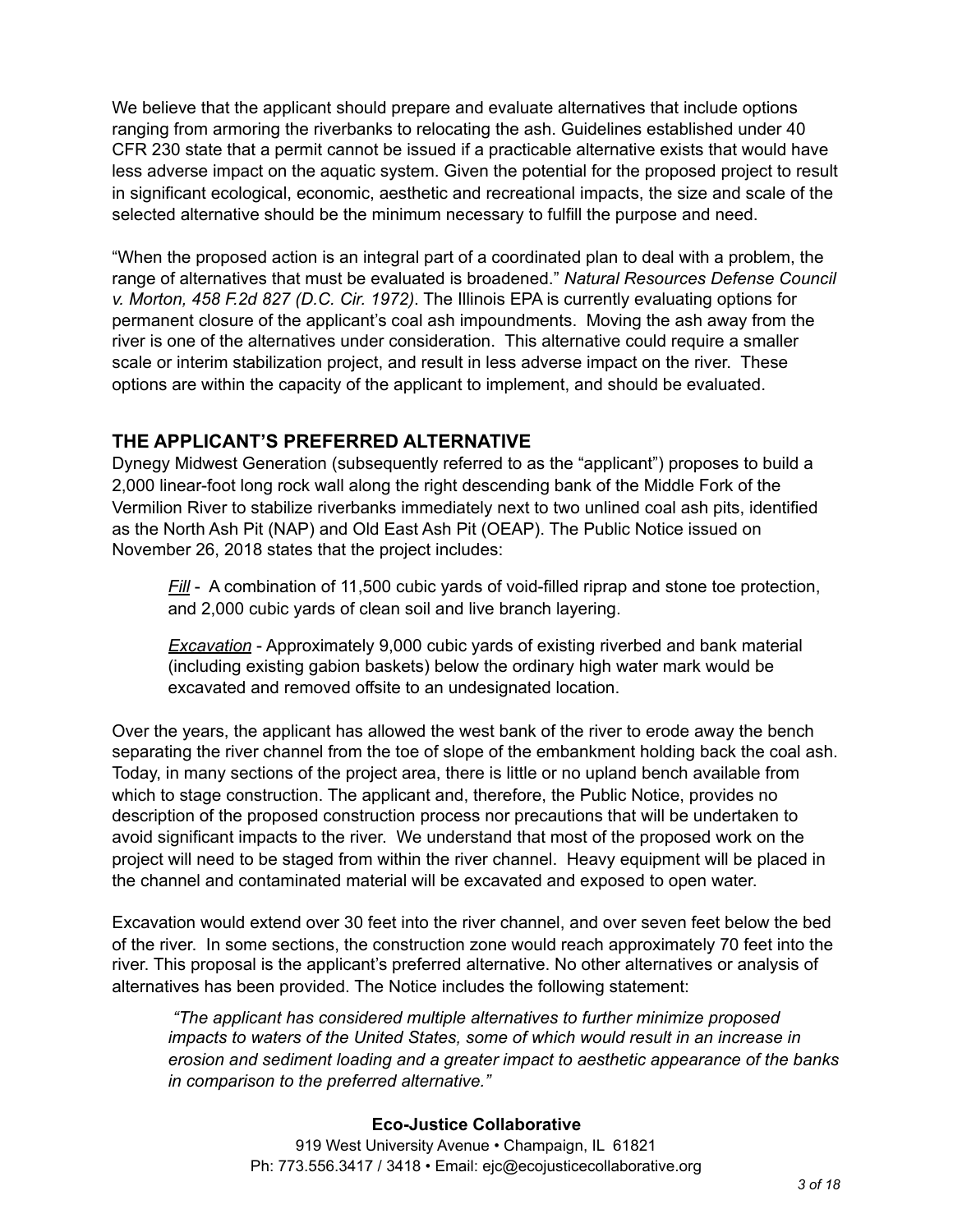No documentation to support this statement has been provided.

32 CFR § 651.9 (c) states:

*"The proponent of an action or project must identify and describe the range of reasonable alternatives to accomplish the purpose and need for the proposed action or project, taking a "hard look" at the magnitude of potential impacts of implementing the reasonable alternatives, and evaluating their significance."*

In order to permit the proposed activities, the DA must find that the activity complies with Section 404 of the CWA, which states:

*…"dredged or fill material should not be discharged into the aquatic ecosystem, unless it can be demonstrated that such a discharge will not have an unacceptable adverse impact either individually or in combination with known and/or probable impacts of other activities affecting the ecosystems of concern."* 40 CFR. § 230.1 (c).

Furthermore, the Corps of Engineers' Guidelines impose limitations on when a Section 404 permit may be issued. In general, no discharge of dredged or fill material shall be permitted. 40 CFR. § 230.10:

- 1. If there is a practicable alternative to the proposed discharge which would have less adverse impact on the aquatic ecosystem.
- 2. If the discharge will cause or contribute to significant degradation of the environment.
- 3. Unless all appropriate steps have been taken to minimize potential adverse impacts.

The applicant has not provided sufficient discussion of practicable alternatives. The fill will, for reasons provided below, potentially cause or contribute to significant degradation of the Middle Fork and the values for which this river received its designation as a National Scenic River. Also, the applicant has not sufficiently identified measures that would minimize potential adverse impacts (see INSUFFICIENT IMPACT MITIGATION, below).

Given the recreational, economic and biological significance of the Middle Fork of the Vermilion River, and its status as a State and National Scenic River, we believe that the DA has not fulfilled its requirements for conducting a thorough evaluation of the applicant's project, and cannot issue a Section 404 permit unless or until an adequate assessment of alternatives and their associated impacts has been completed. Eco-Justice Collaborative believes this assessment is best served through the preparation of an Environmental Impact Statement.

# **32 CFR § 651.41 - CONDITIONS REQUIRING AN EIS**

The National Environmental Policy Act of 1969 requires all federal agencies to assess the environmental effects of their proposed actions prior to making decisions. This applies to the issuance of Section 404 permits by the U.S. Army Corps of Engineers.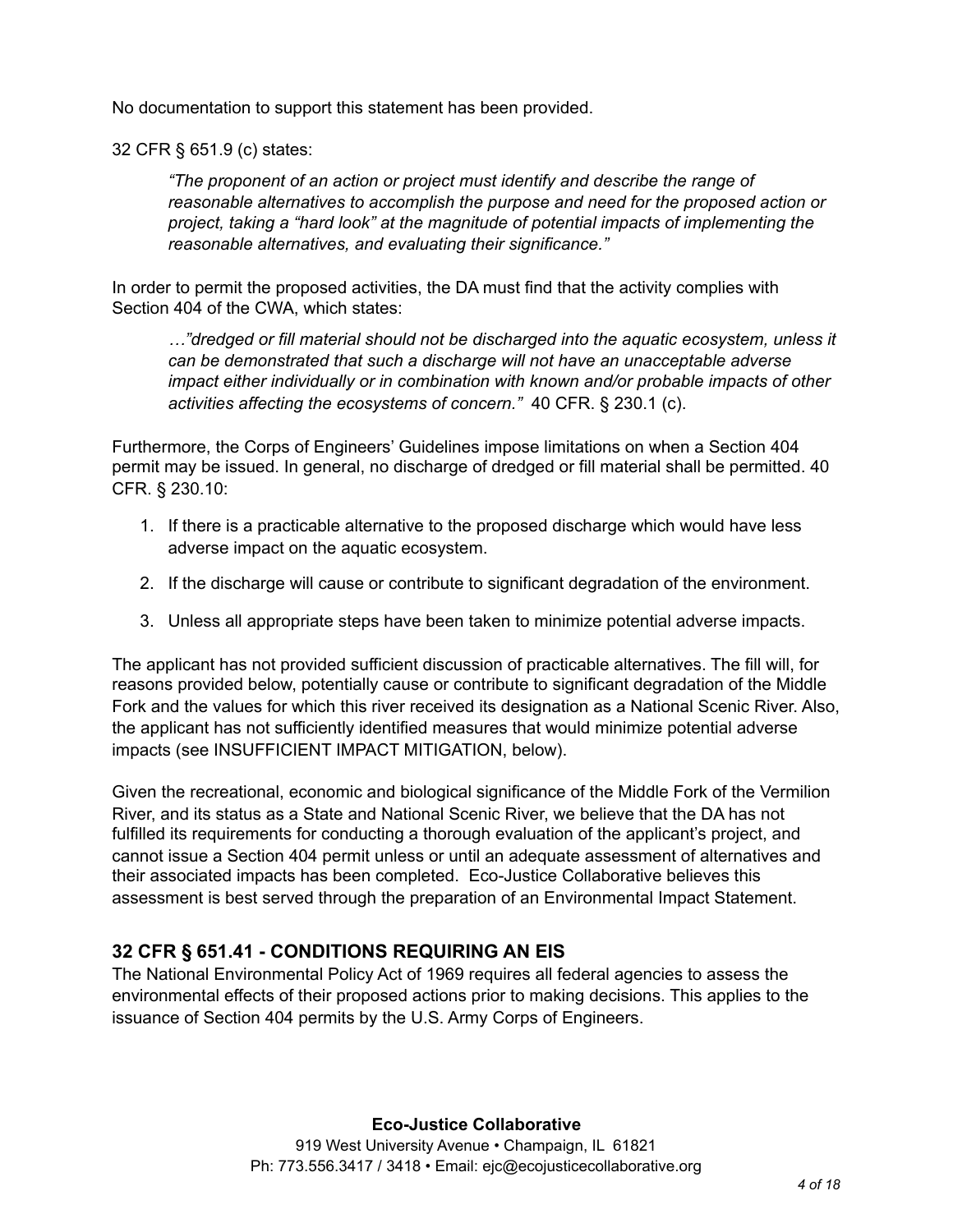32 CFR § 65.41 calls for the preparation of an Environmental Impact Statement when a proponent, preparer, or approving authority determines that the proposed action has the potential to:

- (a) Significantly affect environmental quality, or public health or safety.
- (b) Significantly affect historic (listed or eligible for listing in the National Register of Historic Places, maintained by the National Park Service, Department of Interior), or cultural, archaeological, or scientific resources, public parks and recreation areas, wildlife refuge or wilderness areas, wild and scenic rivers, or aquifers.
- (c) Significantly impact prime and unique farmlands located off-post, wetlands, floodplains, coastal zones, or ecologically important areas, or other areas of unique or critical environmental sensitivity.
- (d) Result in significant or uncertain environmental effects, or unique or unknown environmental risks.
- (e) Significantly affect a federally listed threatened or endangered plant or animal species, a federal candidate species, a species proposed for federal listing, or critical habitat.
- (f) Either establish a precedent for future action or represent a decision in principle about a future consideration with significant environmental effects.
- (g) Adversely interact with other actions with individually insignificant effects so that cumulatively significant environmental effects result.
- (h) Involve the production, storage, transportation, use, treatment, and disposal of hazardous or toxic materials that may have significant environmental impact.
- (i) Be highly controversial from an environmental standpoint.
- (j) Cause loss or destruction of significant scientific, cultural, or historical resources.

# **32 CFR § 651.41 (a)**

## **Significantly affect environmental quality, or public health or safety**

The applicant's preferred alternative has the potential to result in significant adverse effects on environmental quality, as well as the health and safety of the public using the river during or after construction. These impacts should be fully evaluated and compared with impacts from other, less harmful alternatives. 32 CFR § 651.9 (c).

*Effects on Water Quality and Public Health* - According to information provided in the applicant's permit application, the proposed project would require in-stream construction and excavation. In some locations:

- (1) Construction would extend thirty feet or more into the river channel.
- (2) Excavation below the riverbed would extend over seven feet, and bottom sediments would be removed and replaced with stone.

## **Eco-Justice Collaborative**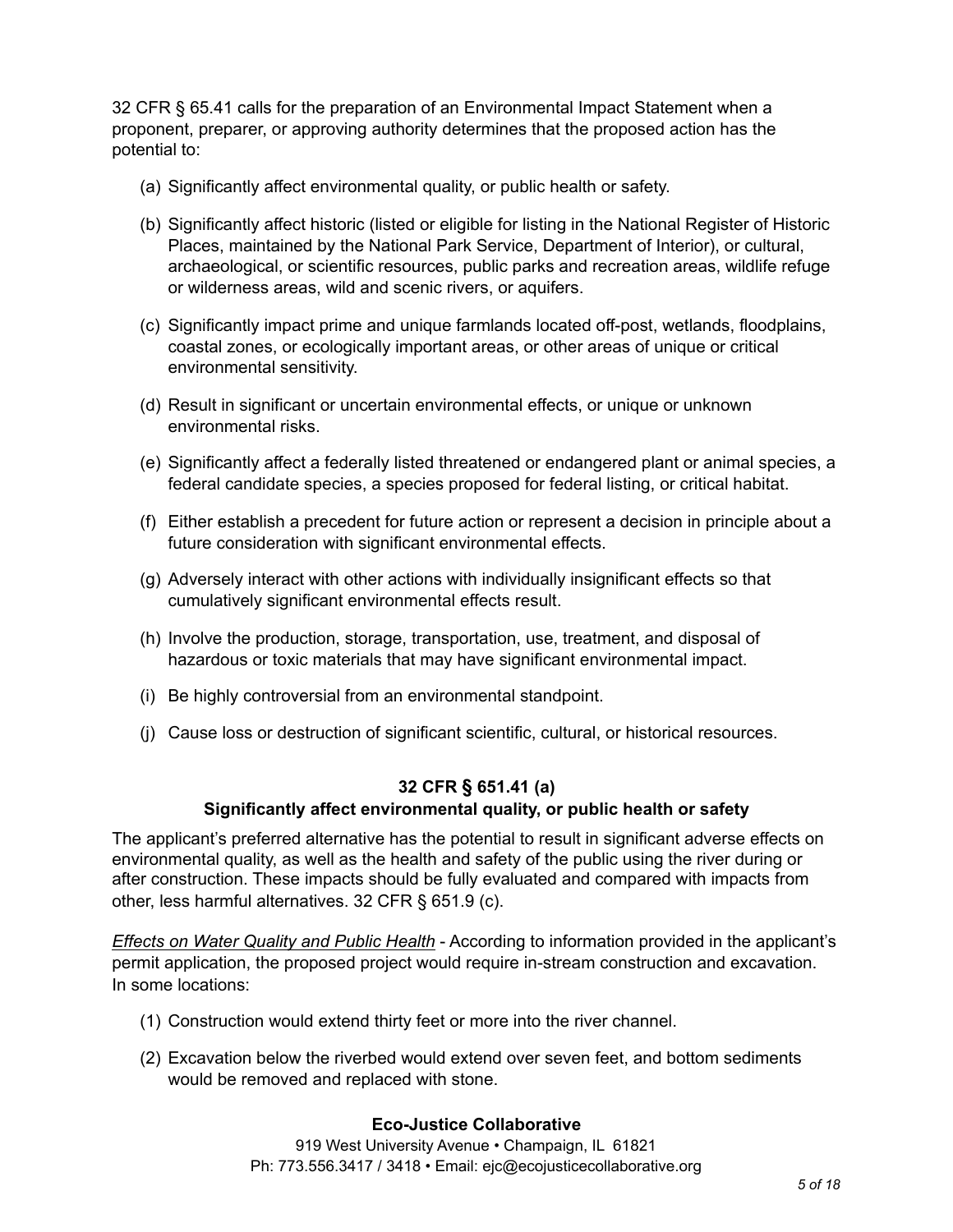Approximately 9,000 cubic yards of existing bank and bed material below the ordinary high water mark would be excavated and removed off-site.

Orange sediments regularly pool and settle in the river channel next to the Old East Ash Pit. Samples of leachate taken from groundwater seeps from riverbanks in this section by Illinois EPA personnel in 2008 were determined to contain coal ash chemicals. While these seeps have continued to flow, over the last ten years neither the Illinois EPA nor the applicant has tested the seeps and made any data available to the public. In 2016 and again in 2017, water quality testing of these seeps by a certified, independent laboratory showed the presence of arsenic, barium, boron, chromium, manganese, molybdenum and sulfate, all of which exceeded background levels. Multiple pollutants exceeded health-based standards set by the U.S. EPA.

In June of 2018, the Illinois EPA issued a Notice of Violation pursuant to Section 31(a)(1) of the Environmental Protection Act. Alleged violations included the unlawful discharge and deposition of contaminants into the river so as to cause or tend to cause water pollution and a water pollution hazard. The alleged contaminants remain present in the bank and bed of the river in the area of proposed construction. To our knowledge, neither the extent nor depth of this contamination is known to either the applicant or the Illinois EPA. It is essential that this information be made public and be part of the decision-making process for this permit application.

Chemicals found within the leachate are characteristic of coal ash and are known to be harmful to public health. They can cause cancer, reproductive problems and neurological disorders in humans and wildlife.

The applicant's preferred alternative also has a high probability of disturbing and re-suspending contaminated soils and sediments into the river. This could degrade water quality and redistribute coal ash chemicals downstream where they may be ingested by fish and other aquatic biota or become in contact with recreational users of the river.

According to the applicant's Surface Water Pollution Prevention Plan (SWPP), the applicant proposes to install a temporary turbidity curtain to limit the downstream transport of sediments. The proposed turbidity curtain would consist of a 22-ounce pervious curtain fabric, secured between galvanized steel ballast chain (along the channel bottom) and a one-foot-wide flotation element. The curtain would be field-fitted and located based on construction activities and sequencing.

Silt or turbidity curtains have been used with success in situations where waters are relatively calm or quiescent. However, they are highly susceptible to changing water levels and turbulent currents; exactly the conditions that will be encountered in the Middle Fork. The loading applied to a silt curtain structure during exposure to a current typically causes the structure to deform due to the opposing anchoring, buoyancy and current forces (USACE, 1978). Also, there are seams in the curtain that can allow suspended sediments to escape. Typically, a turbidity curtain will not contain 100% of suspended solids, and with changing water conditions, sediment containment could be much less.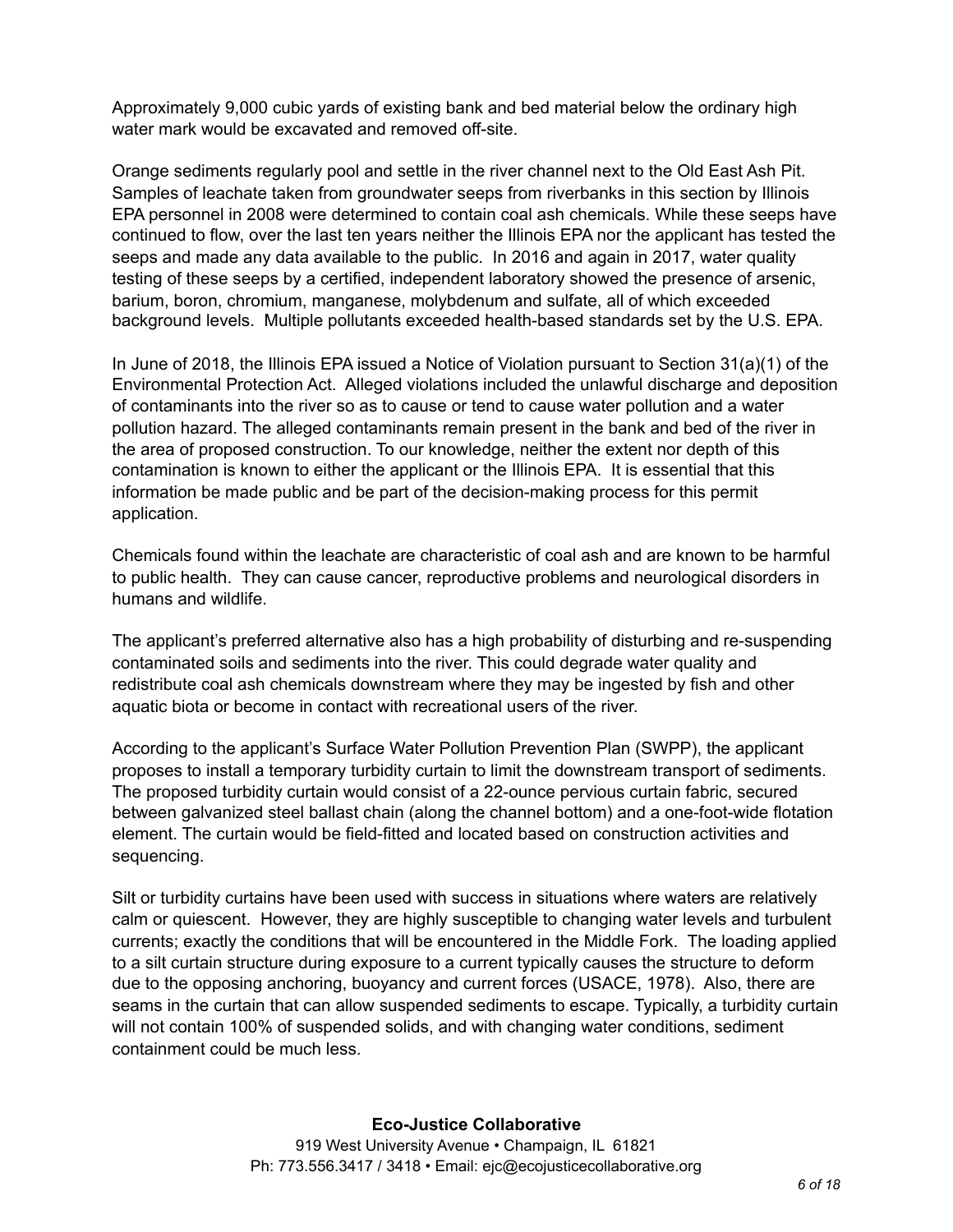Industry specifications typically note that even their most robust silt curtains are limited to conditions with currents not exceeding 5 ft/sec. While this is a brisk current, water velocities in the Middle Fork often attain or exceed this speed. Adding in the turbulence of river flow scouring the right descending bank during construction, there is a high probability that the curtain will fail. Flow data are not available for the construction site. Based on the width of the channel and bankfull depth, a 5 ft/sec current speed approximates a flow of 3,000 cfs. The gauge at Kickapoo State Park recorded flows in excess of 3,000 cfs at least six times in 2018. It is likely that the proposed silt curtain will not contain all disturbed materials, and its effectiveness is likely to be compromised multiple times during the lengthy construction period.

Given the episodic nature of rising water levels in the Middle Fork and the frequent high velocity currents, how will the applicant ensure that the silt curtains will prevent the discharge of heavy silt loads to downstream areas during construction? What are the plans for rapid removal of the silt curtain in the event of impending high flows? Will excavation move soils from the bank toward the river channel? Who will monitor the construction process and verify the appropriate handling of materials? How and when will sediments deposited behind the silt curtain be removed and to where will they be relocated? A more detailed evaluation should be made that assesses the potential for releasing harmful chemicals into the river during construction, and the public health and ecological risks associated with that action.

*Effects on River Ecology -* The Middle Fork of the Vermilion River is one of the most biologicallydiverse in Illinois. The river's clear-flowing water, sand and gravel substrates, and complex flow through riffles, pools, and eddies, offer high quality habitats for fish and invertebrates, aquatic plants and micro-flora and -fauna. The scale (nearly 5 acres of stream bank and stream bed disturbance) and duration (i.e., 9- to 12-month construction period) anticipated by the proposed project have the potential to adversely impact the river and its biological systems.

The river receives pollutant loads from soil erosion and chemicals associated with agricultural runoff, as well as nutrient loads and fecal coliforms from small waste treatment facilities upstream. Coal ash pollutants enter the river from the unlined coal ash pits owned by the applicant. Water quality analyses conducted on samples collected in 2013 by the Illinois Natural History Survey showed concentrations of ten elements appreciably greater in water samples taken downstream from the proposed project area versus those collected upstream of the plant site. This was most notable for cadmium, chromium, mercury, lead, zinc and dissolved cobalt (*Levengood and Soucek, 2014*). Coal ash contaminants also were found in significantly greater concentrations in snails collected downstream from the Vermilion coal ash pits. These included arsenic, cadmium, chromium, cobalt, mercury and thallium among others.

Contaminants become available to fish and other aquatic organisms via ingestion or through active or passive uptake of dissolved metals.The cumulative effects of existing pollution and additional stress generated by in-stream construction and the dispersal of contaminated soils from the bank and bottom of the river could negatively affect aquatic biota in the river.

In addition to the impact of increased pollutant loads, alterations to the stream channel and resulting changes to hydraulics could have cumulative negative effects on areas immediately downstream. What impact will over 1/3 mile of hardscape have on downstream flow dynamics,

## **Eco-Justice Collaborative**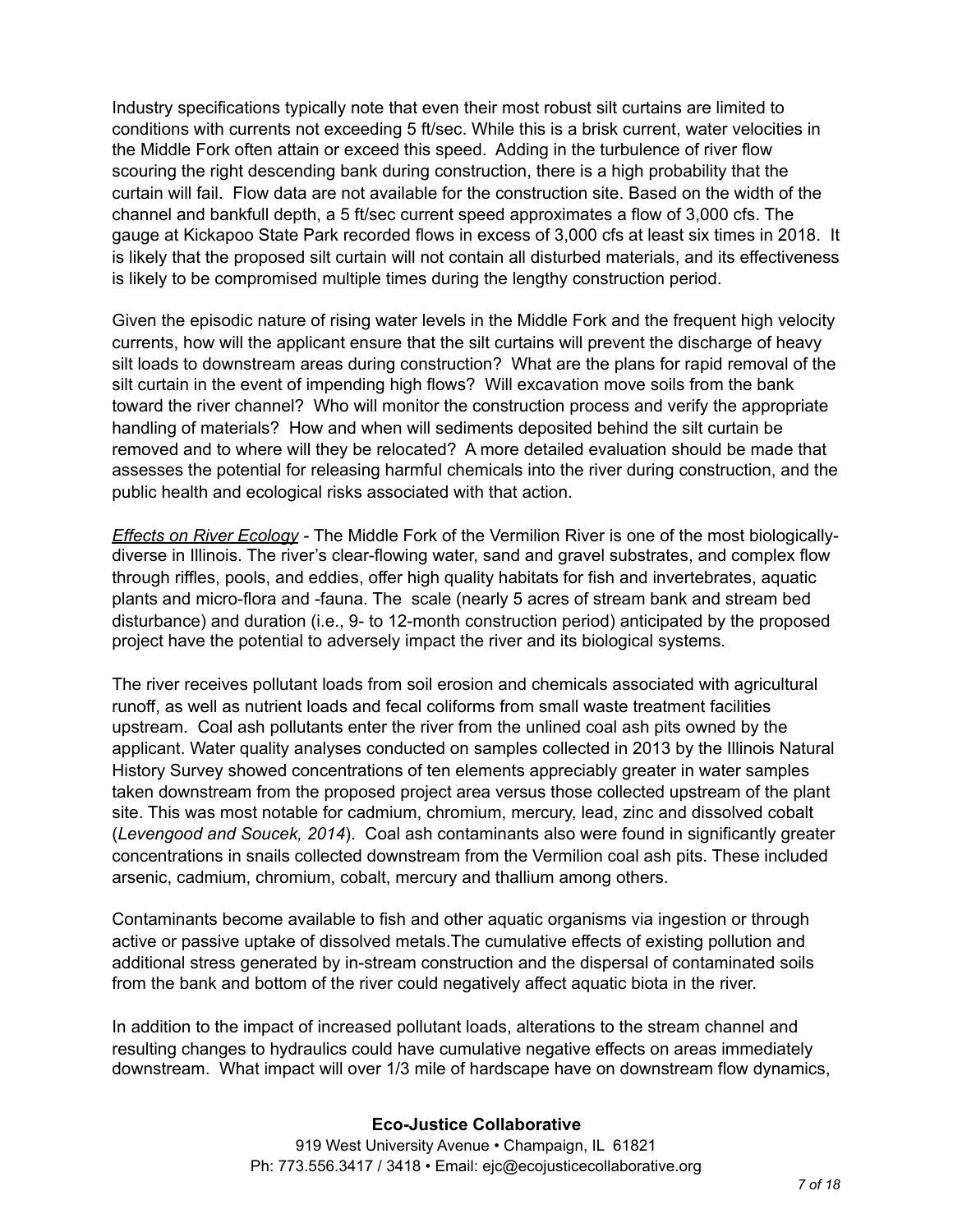bedload and sediment transport? Will these changes adversely affect important fish and invertebrate communities immediately downstream?

Given the biological importance of the river, the impacts of the preferred alternative on aquatic flora and fauna should be determined through an EIS process and consultation with experts. Less harmful bank stabilization measures could be constructed if the coal ash impoundments were closed via removal and relocation of the ash away from the Middle Fork and its floodplain. This is an alternative within the ability of the applicant to implement, and meets the purpose and need for the project, which is to protect the applicant's coal ash impoundments from the erosive forces of the meandering Middle Fork River.

*Effects on Recreation and Public Safety -* The Middle Fork is the centerpiece of a major recreation area in east-central Illinois. Each year thousands of people come from across the state to take part in river-oriented activities such as kayaking, canoeing, tubing, wading, fishing, birding and hiking. The Middle Fork runs through Kickapoo State Recreation Area, just south of the applicant's preferred alternative. The Danville Area Convention and Visitors Bureau estimates that Kickapoo State Park alone generates an annual revenue stream for Vermilion County that ranges from \$11 million to \$15 million. Kickapoo Adventures is the only canoe and kayak livery on the Middle Fork, and puts thousands of paddlers on the river every season. Its economic viability is dependent on recreational use of the river.

The value of the river and the reason it draws so many to the area is its beauty, solitude, clear running water, and undisturbed natural habitats. With the exception of the applicant's property, there is no development along the 17.1 miles of river designated as the National Scenic River corridor.

The proposed project would require in-stream construction on over a ⅓ mile of the river, and take place, over nine months or more. Recent plans prepared by the applicant for bidding purposes show heavy equipment in operation and the construction zone would extend up to 70 feet into the channel. This would inhibit or prevent recreational use of the river for significant periods of time, particularly since construction would need to take place when water levels are low, which generally coincides with prime recreational months.

We understand that the applicant is working with IDNR to develop a plan to maintain use of the river while construction is in process. Yet, key stakeholders, such as the owner and operator of Kickapoo Adventures, have not been included in the conversation. Kickapoo Adventures took over the canoe livery and concession in 2017, after the closure of the previous rental operation. The new owner has worked hard to promote its business and raise regional awareness of the positive recreational experience that the Middle Fork of the Vermilion offers.

According to the owner and operator of the livery, media coverage of the applicant's leaching coal ash pits has created concern for some who might otherwise use the river. The prospect of large-scale construction and the dispersal of additional pollution into the river may dissuade future users from coming to the Middle Fork. Kayakers and canoeists encountering a lengthy, unpleasant and perhaps intimidating experience of 2,000 feet of in-stream construction may choose never to return to the Middle Fork. The majority of people patronizing Kickapoo

## **Eco-Justice Collaborative**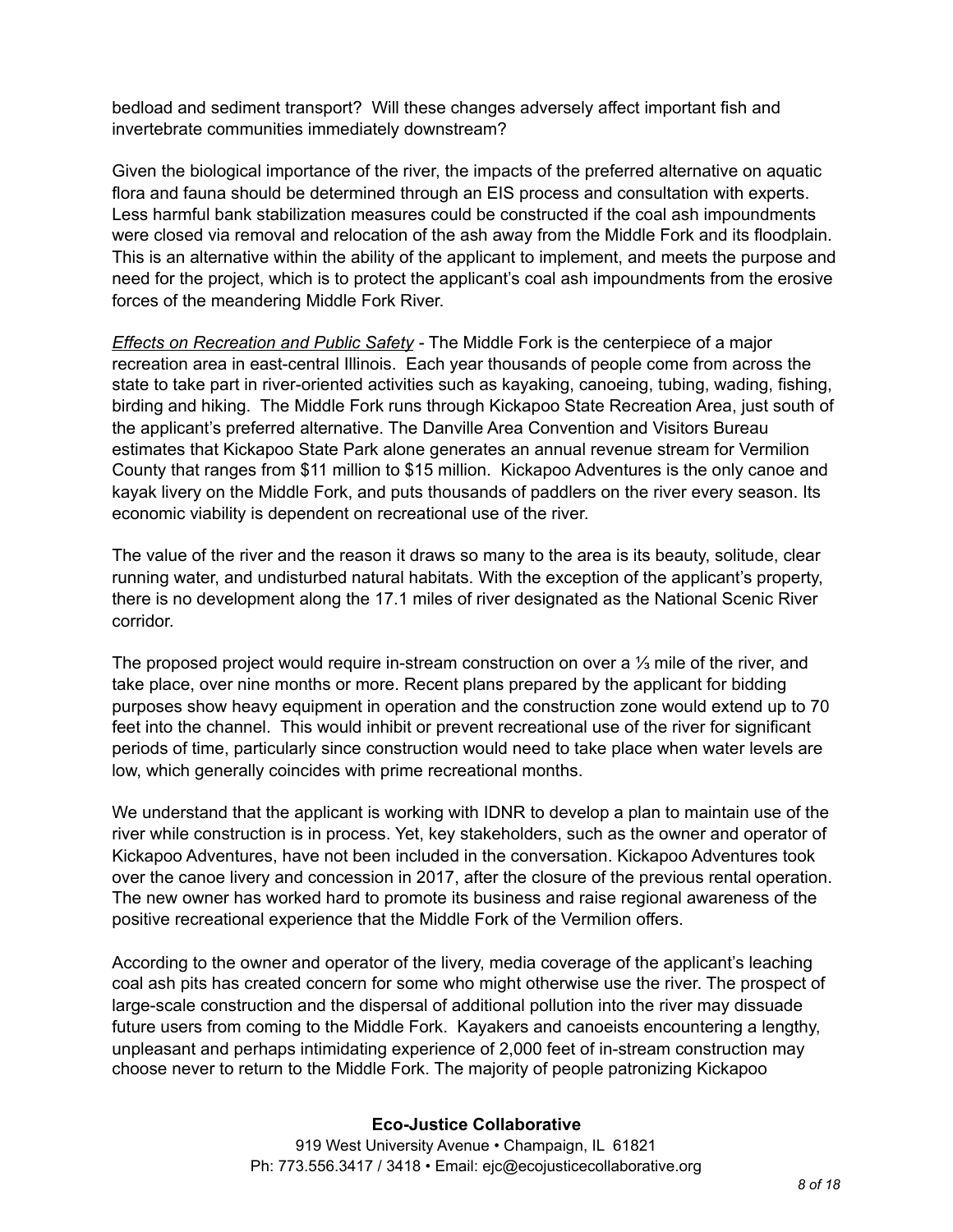Adventures are inexperienced paddlers. Expecting families and amateur paddlers to portage more than 2,000 feet around a construction zone is unrealistic, and will severely limit the number of people willing to use the river. This could result in significant economic impacts to Kickapoo Adventures.

Those who do continue to use the river for canoeing and kayaking would encounter navigational challenges and potential safety issues as they pass the 2,000-foot construction zone. Given the configuration of the river, currents may move boaters toward the outer bend of the stream, placing them dangerously close to the construction zone. Silt curtains installed in mid-channel to contain sediments re-suspended by construction would constitute an additional safety hazard for boaters swept toward the outer bank.

The applicant has not fully addressed the potential impact that its proposal would have on the river, including its recreational value; regional economic importance; and public safety. What has the applicant done to fully assess the economic impact that its proposal will have on the area? Why has Dynegy not conferred with stakeholders? What will the applicant propose to do to mitigate short and long-term economic impacts, and ensure the safety of all who paddle this river past the construction area?

# **32 CFR § 651.41 (b)**

# **Significantly affect historic (listed or eligible for listing in the National Register of Historic Places, maintained by the National Park Service, Department of Interior), or cultural, archaeological, or scientific resources, public parks and recreation areas, wildlife refuge or wilderness areas, wild and scenic rivers, or aquifers.**

The proposed project lies within the 17.1-mile section of the Middle Fork of the Vermilion River, which was designated a state-administered component of the National Wild and Scenic Rivers System in 1989 under Section 2(a)(ii) of the Wild and Scenic Rivers Act. The Department of the Interior, National Parks Service (NPS) along with the the Illinois Department of Natural Resources (IDNR) as the state administrator, are mandated to protect and enhance the river's free-flowing condition, water quality, and outstanding remarkable values (ORV) for which the river gained its designation. These values include scenic, recreational, ecological, geologic and historic resources. Section 7(a) of the Wild and Scenic Rivers Act states:

*"… no department or agency of the United States shall assist by loan, grant, license, or otherwise in the construction of any water resources project that would have a direct and adverse effect on the values for which such river was established, as determined by the Secretary charged with its administration."* 

The following summarizes the adverse effects the applicant's preferred alternative would have on Illinois' only National Scenic River.

*Obstructs the river's free-flowing characteristics* - Section 16(b) of the Act defines "free-flowing" as "existing or flowing in natural condition without impoundment, diversion, straightening, riprapping or other modifications of the waterway." The applicant's preferred alternative would significantly modify the channel morphology along 2,000 feet of riverbank. Approximately 11,500 cubic yards of rip-rap and stone toe protection, and an additional 2,000 cubic yards of

## **Eco-Justice Collaborative**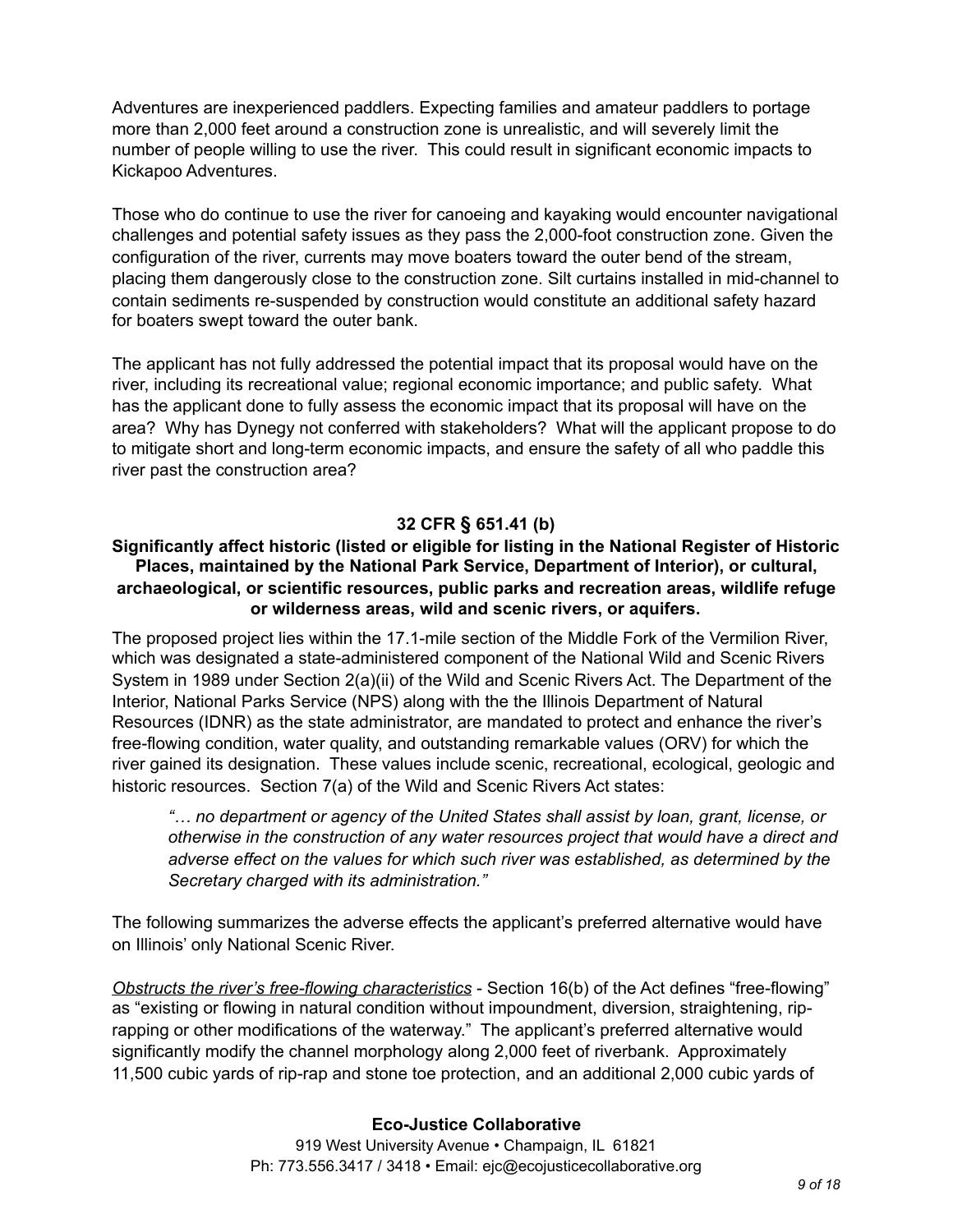soil, would be deposited below the ordinary high water mark. The expressed intent of the project is to limit the natural migration of the river channel and constrain flow in this section of the river. By any definition, armoring the channel of a natural stream limits its free-flowing character. The applicant's preferred alternative, therefore, would not "protect and enhance" this value, and would violate this provision.

*Degrades Water Quality -* The Wild and Scenic Rivers Act specifically calls for the protection of water quality within designated streams. The applicant's preferred alternative would require extensive excavation of soils and sediments within the bed and bank of the river. These materials are known to be contaminated with heavy metals. Construction would take place over a 9 to 12 month period, re-suspending contaminated soils in the river channel and creating the likelihood that a portion of them will be conveyed downstream. This could have a direct and adverse impact on water quality within the river, as previously described under 32 CFR § 651.41 (a).

*Degrades Scenic Values* - The Middle Fork is known for its scenic beauty, with majestic bluffs, and upland and lowland forest that line its channel. The 17.1-mile corridor is natural and undeveloped, with the exception of the property owned by the applicant. The long-term management goals for the river as stated in the Corridor Management Plan adopted in 1992 by the Illinois Department of Natural Resources, the state agency responsible for administering this National Scenic River, are summarized as follows:

- 1. To preserve and enhance the overall natural character of the river area.
- 2. To preserve the largely undeveloped shoreline by minimizing and controlling development within the protected river corridor.
- 3. To minimize the evidence of man's activity within the protected corridor.

The applicant's preferred alternative would result in the installation of 24-inch diameter boulders as stone toe protection along 2,000 feet of riverbank. The proposed 2:1 slope will result in extensive exposure of white rock, visible under normal water levels during much of the year. The applicant proposes to install live branch layering by planting whips of alder and willow species in the rip-rap, with the intention of creating a more natural appearance. Even under the best management regime, the establishment of a vegetative cover able to fully obscure the riprap is unlikely, due to seasonal flooding; ice scour; and generally harsh growing conditions.

A similar planting technique was used in a 485-foot section of riverbank adjacent to the New East Pit in 2016. This section remains an eyesore to individuals using the river. The cumulative visual impact of installing an additional 2,000 feet of rip-rap (ultimately 0.47 mile) in this otherwise unspoiled corridor clearly violates the stipulations of the National Scenic River designation and the Corridor Management Plan adopted for this river. Therefore, the proposed project would have a direct and adverse effect on the scenic value of the Middle Fork.

*Impacts Recreational Values -* The applicant's preferred alternative would have a direct and adverse effect on the recreational values of the river.The scenic beauty, clean running water, and undeveloped river corridor make the Middle Fork an important recreational destination for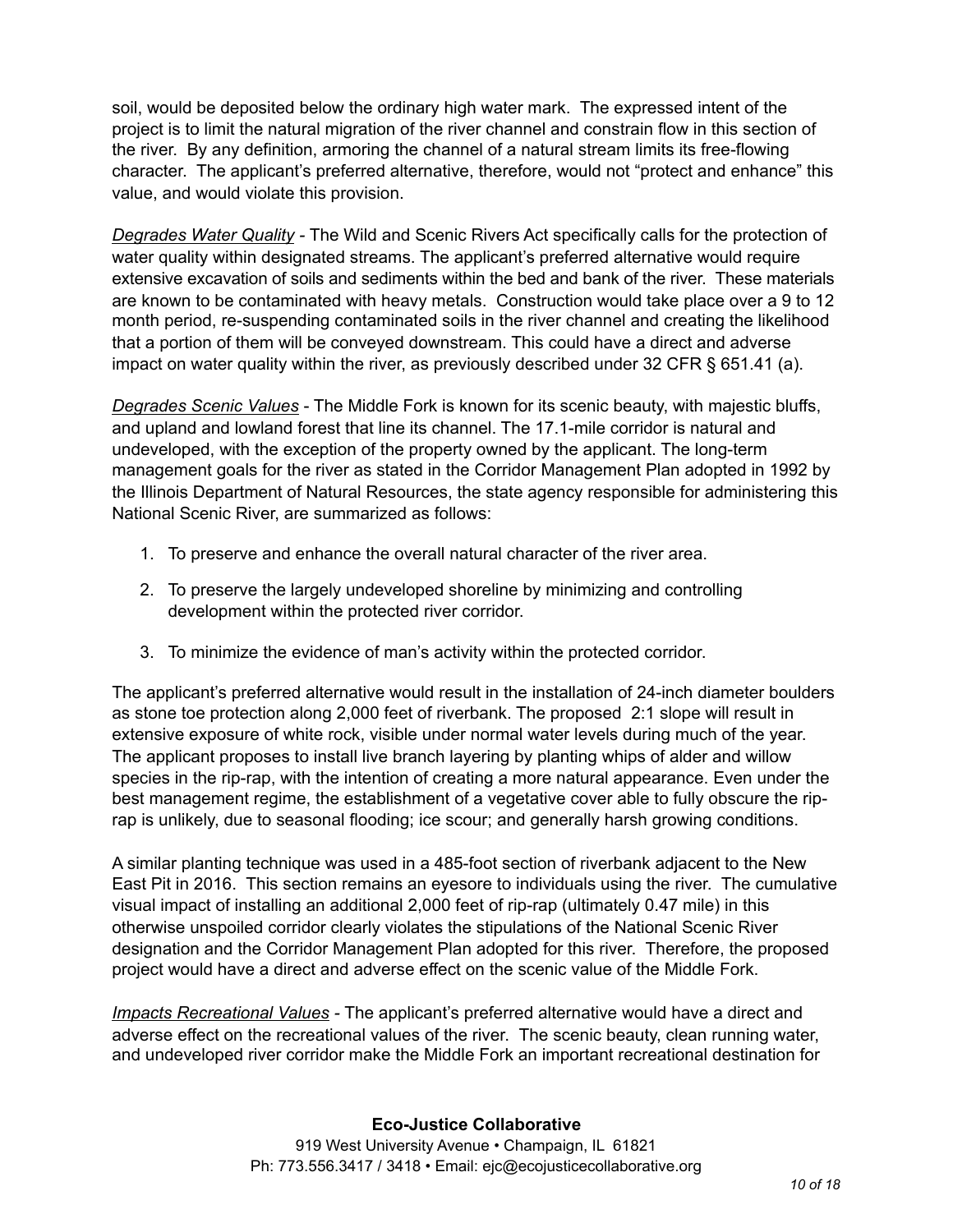tens of thousands of people each year. The river is heavily used for fishing, canoeing, tubing, wildlife viewing and even wading and swimming. Similar recreational opportunities are rare in east-central Illinois, and form the basis for a robust recreational economy. The applicant's preferred alternative would disrupt the use of the river for kayaking and canoeing during the prime recreational season. Heavy equipment operating in the river channel, is likely to close the river next to the project, affecting the livery who puts approximately 10,000 people on the river in canoes, kayaks or tubes each year. This equipment also would disturb polluted sediments and create noise and visual intrusions, significantly diminishing one of the river's outstanding remarkable values.

*Degrades Values for which the River was Designated a National Scenic River* - Section 10(a) of the Wild and Scenic Rivers Act directs state and federal administering agencies to protect and enhance the values for which the river is designated. Guidelines established by the Department of Interior, National Parks Service interpret this language as "a non-degradation and enhancement policy" for all designated rivers. The applicant's project adversely affects and degrades the scenic, ecological, and recreational characteristics for which the river received its National Scenic River designation. Based on this interpretation, the applicant's preferred alternative is not consistent with Section 10(a) of the Act.

# **32 CFR § 651.41 (c)**

# **Significantly impact prime and unique farmlands located off-post, wetlands, floodplains, coastal zones, or ecologically important areas, or other areas of unique or critical environmental sensitivity.**

The applicant's preferred alternative includes substantial fill in the river that is expected to alter the river's flow dynamics. No impact analysis has been provided that would identify impacts, if any, on floodplain or wetlands downstream; habitat for aquatic organisms, including state and federal protected species. See 32 CFR § 651.41 (d) and 32 CFR § 651.41 (e), below.

# **32 CFR § 651.41 (d)**

# **Result in significant or uncertain environmental effects, or unique or unknown environmental risks.**

*Unknown Downstream Impacts* - The placement of fill could restrict the river channel and increase turbulence and flow velocities downstream. This could be particularly significant during storm events. A near-record storm event in February 2018 removed nearly 150 feet of levee on the east banks of the river. The 20-foot tall levee was built to separate the river from an abandoned strip mining lake located on Illinois Department of Natural Resources (IDNR) land. This breach sent material from the levee downstream (with unknown consequences to aquatic life) and allowed the intermixing of water from the two water bodies until the Middle Fork receded and the IDNR could rebuild the levee.

*Potential Coal Ash Spill* - The natural function of a meandering river like the Middle Fork of the Vermilion River is to migrate across its floodplain over time. The meandering Middle Fork is migrating west toward the applicant's coal ash pits that both occupy and obstruct the river's floodplain. Aerial photography shows that the river channel has, in the past, occupied portions of the floodplain now covered by the ash pits. 

## **Eco-Justice Collaborative**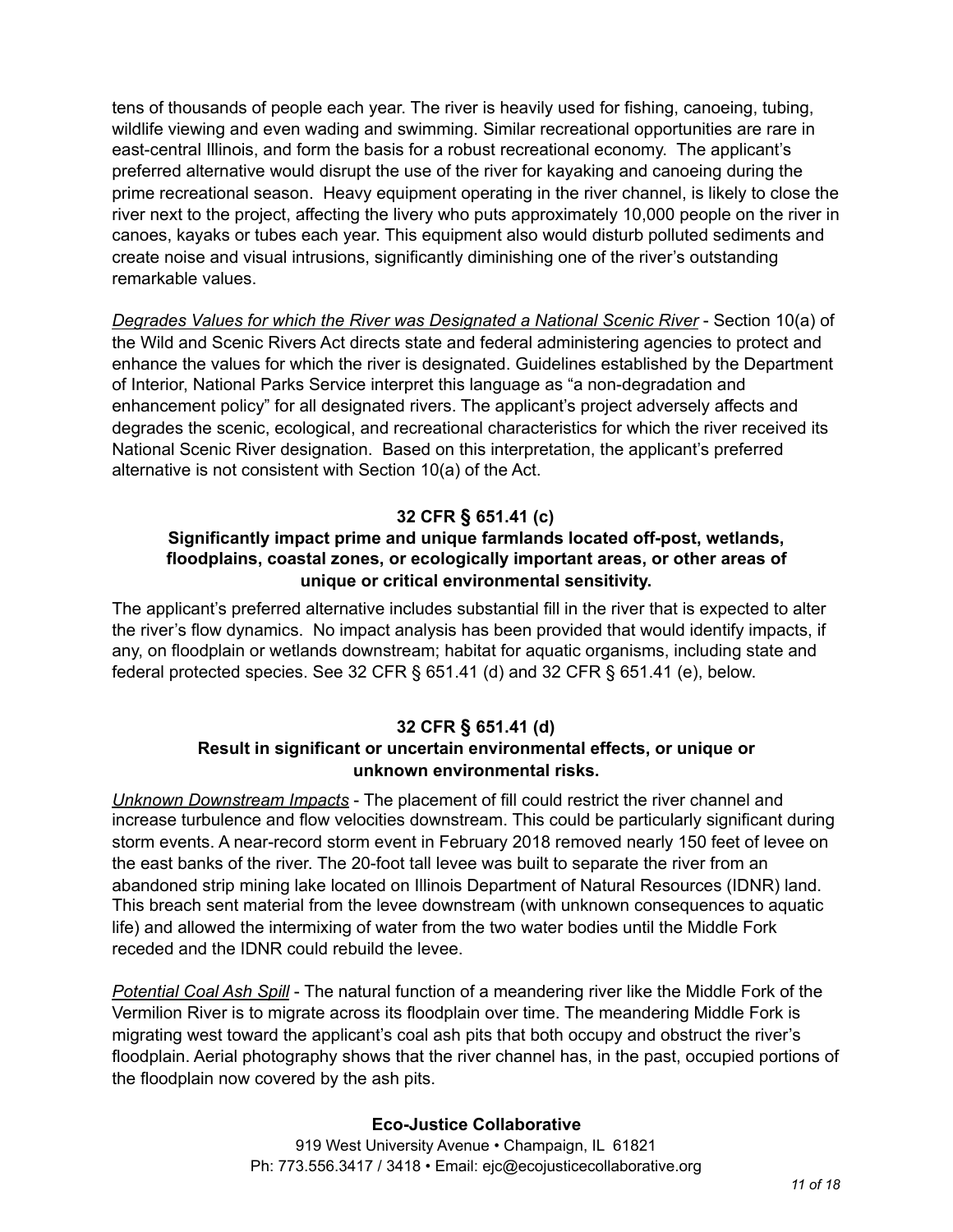The applicant and prior owners of the coal ash impoundments considered moving the river in 1981 due to concerns over riverbank erosion and potential destabilization of the ash pits. Instead, Illinois Power (then owner of the plant and coal ash pits) armored eroding riverbanks with gabions. Since that time, the natural forces of the Middle Fork have ripped these gabions off the banks, sending them downstream - or depositing remnants of rock and wire in the channel, creating hazards for those who paddle the river. The preferred alternative may temporarily keep the river away from the coal ash impoundments. But long term, it is inevitable that the Middle Fork will reoccupy its floodplain. Eventually, the applicant's preferred alternative will fail, as prior armoring failed, potentially sending toxic coal ash into this National Scenic River.

## **32 CFR § 651.41 (e)**

#### **Significantly affect a federally listed threatened or endangered plant or animal species, a federal candidate species, a species proposed for federal listing, or critical habitat.**

The Middle Fork provides important habitat for a variety of state and federally protected mussel species, including the federally endangered Clubshell mussel (*Pleurobema clava*) and Northern riffleshell (*Epioblasma rangiana*). Seven species are classified as state endangered or threatened. Stodola et. al. (2103) found 30 species of mussels in the Middle Fork. Seven sites in the Middle Fork (including sections above and below the proposed project area) were classified as Highly Valued, with high species richness and/or abundance and intolerant species likely present. Stantec (2018) surveyed the immediate project area and found 33 live mussels representing eight species.

The highly-diverse fishery in the Middle Fork also includes species that serve as essential hosts for glochidia, the larval stage of selected mussel species. Stantec (2018) noted host species such as the rainbow darter (*Etheostoma camurum*), fantail darter (*E. flabellare*), dusky darter (*E. sciera*), smallmouth bass (*Microterus dolemieu*), hornyhead chub (*Nocomis biguttatus*) and longear sunfish (*Lepomis megalotis*) within the project area.

The state-endangered bluebreast darter (*Etheostoma camurum*) is one of five state-listed fishes inhabiting the Middle Fork. It is only known to exist in Illinois in the Middle Fork and Salt Fork branches of the Vermilion River system. This species is found in areas of moderate to swift currents among cobble and boulder substrates and spawns in these areas during early summer, the period of construction.

To ensure compliance with NEPA guidelines, the potential impact of the applicant's preferred alternative on these species should be more fully evaluated, and the opinion of local experts considered, especially as they relate to increased sediment and pollution loads anticipated from construction. The preparation of an environmental impact statement would ensure the opinions and knowledge of relevant experts help guide the selection of an alternative with the least impact on both state- and federally-protected species.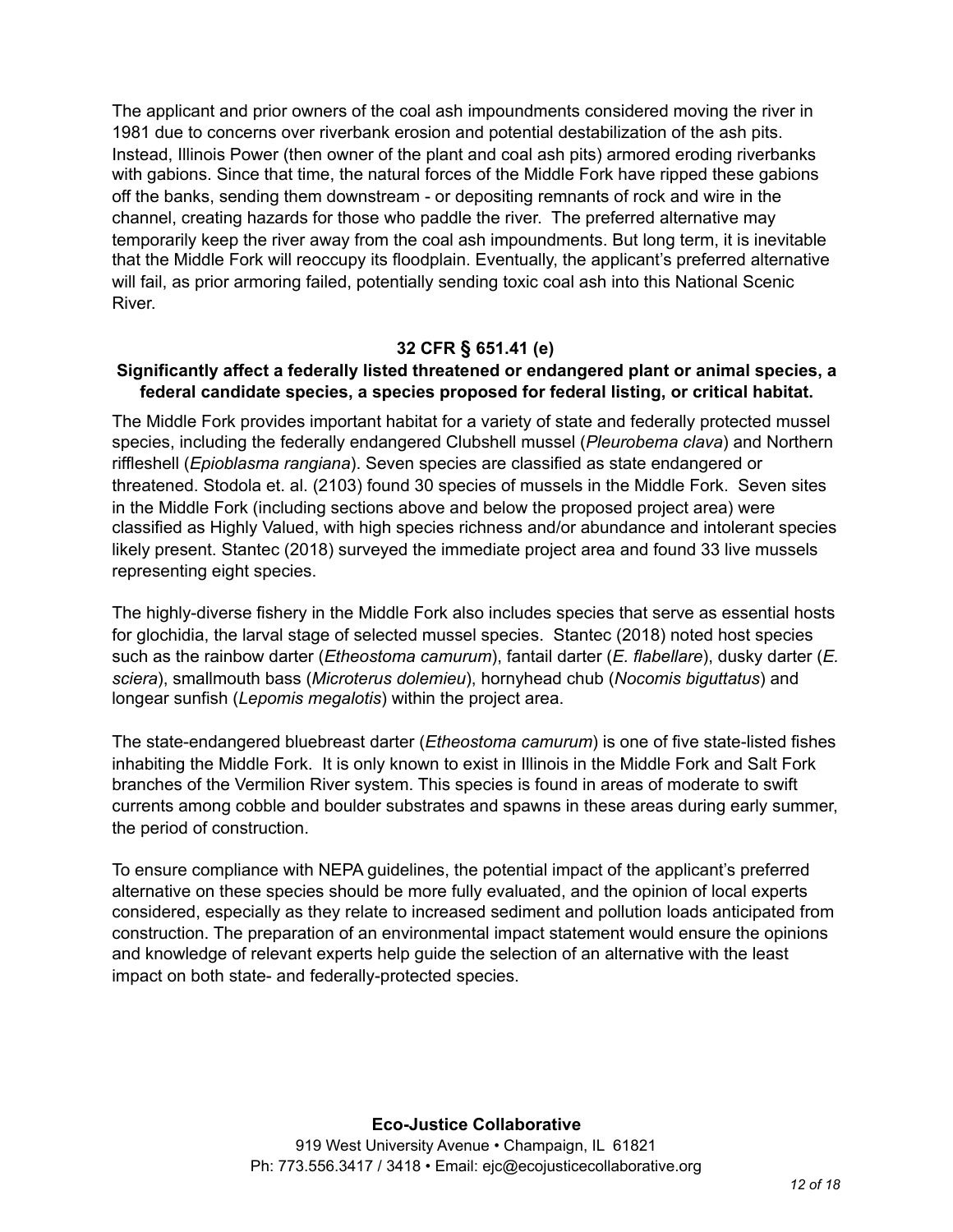# **32 CFR § 651.41 (f)**

# **Either establish a precedent for future action or represent a decision in principle about a future consideration with significant environmental effects.**

Based on an appropriately defined statement of purpose and need (versus the one provided in the Public Notice), the applicant's preferred alternative is part of a broader plan under consideration for protecting the Middle Fork from contamination by toxic coal ash stored in unlined pits adjacent to the river channel. The extent and nature of the construction needed to stabilize the riverbank is directly dependent upon the solution approved by the Illinois EPA for closing the existing coal ash pits. A bank stabilization project of the scale proposed is only necessary if a significant amount of coal ash is permanently left in place on the applicant's site. If the applicant agrees to, or the Illinois EPA requires, the removal of all or a significant portion of the ash, interim and less destructive bank reinforcement can, and should be considered. Conversely, by approving the proposed project, the significant investment of time, money and materials into bank stabilization will, in principle, represent a de-facto decision in principle to leave the coal ash in place.

Any bank stabilization should be compatible with the Illinois EPA's approved closure option. Closure and stabilization are two components of the same purpose and need, and should not arbitrarily be separated for the convenience and benefit of the applicant. These are major decisions with potentially significant impacts and should be documented via an environmental impact process and public involvement program.

# **32 CFR § 651.41 (g)**

# **Adversely interact with other actions with individually insignificant effects so that cumulatively significant environmental effects result.**

To comply with the Clean Water Act and NEPA, the DA must fully and adequately evaluate and consider the long-term impact on all environmental resources *Simmons v. U.S. Army Corps, 120 F.3d 664.* 

*Clean Water Act -* The Corps' Guidelines require the DA to consider the "nature and degree of effect that the proposed discharge will have, both individually and cumulatively, on the structure and function of the aquatic ecosystem and organisms" 40 CFR § 230.11(e). This evaluation must be supported by "cumulative impact analyses" on the aquatic ecosystem. 40 CFR § 230.11(g).

*National Environmental Protection Act* - Under NEPA, the cumulative impact analysis is broader. This duty encompasses "the impact on the environment [that] results from the incremental impact of the action when added to other past, present, and reasonably foreseeable future actions." 40 CFR § 1508.7.

These analyses have not been carried out by the applicant, as required.

Because of its high-quality, diverse biota; aesthetic beauty; and recreational value; the Middle Fork is especially vulnerable to development and activities within its watershed that would degrade its natural integrity. The river already is challenged by agriculturally-generated erosion

## **Eco-Justice Collaborative**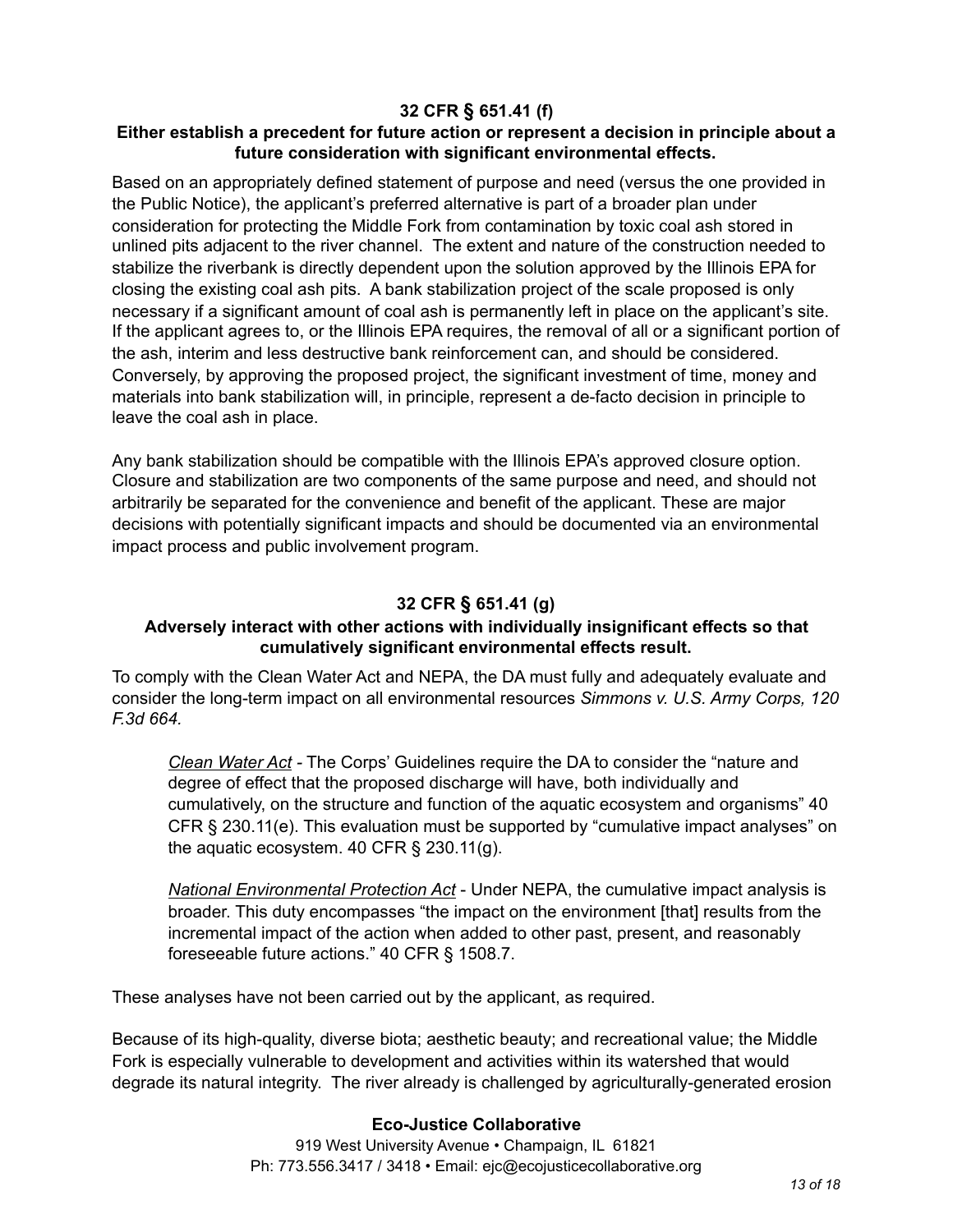and chemical runoff from upstream areas. Feedlots and waste treatment also contribute nutrient and coliform pollution loads to the Middle Fork. A prior bank stabilization project by the applicant added to the cumulative negative effects imposed on the river.

In 2016 the applicant was granted a Section 404 permit for bank stabilization immediately downstream from the proposed action in order to address an emergency situation adjacent to its New East Ash Pit (NEAP). Between 2009 and 2015, erosion next to the NEAP had been allowed to progress to such an extent that a Dynegy engineer reported that in one section only ten feet remained between the river bank and the toe of slope of the embankment holding back the coal ash, jeopardizing the stability of the ash pit Dynegy applied for and received a Section 404 Permit to armor 485 feet of the riverbank.

Approving the applicant's permit application without a full evaluation of alternatives and impact analysis could result in an additional unnecessary assault on the river. The proposed action has the potential to bring about both short-term and long-term negative effects to the river and would add to the cumulative degradation of the Middle Fork. Permitting this project also sets a precedent that would legitimize the need for bank stabilization along other sections of the river, where the Middle Fork's meandering channel is eroding away private property. Rationalizing a series of such projects along a protected river is clearly not in the best interest of the public, nor consistent with the intent of the National Scenic Rivers Act.

# **32 CFR § 651.41 (h)**

## **Involve the production, storage, transportation, use, treatment, and disposal of hazardous or toxic materials that may have significant environmental impact.**

The applicant proposes to excavate, remove and transport thousands of cubic yards of earth from the bank and bed of the river. Much of this material may be contaminated with heavy metals. The likelihood that some of these materials will be released into the aquatic system is increased by the fact that construction equipment will be operating from the riverbed and drawing excavated materials toward the open water. This could have a significant adverse effect on the river system, as well as those who use it, and should be evaluated as part of a more detailed environmental impact assessment process.

## **32 CFR § 651.41 (i)**

## **Be highly controversial from an environmental standpoint.**

The DA issued its Public Notice to adjacent property owners and reviewing and permitting agencies associated with the applicant's preferred alternative, and posted the Notice on its website. To our knowledge, the only way the DA has solicited broader public input on a project that would allow 3.3 million cubic yards of toxic coal ash to remain permanently in the floodplain of this National Scenic River was via the website posting. Yet this action is highly controversial and is part of a much larger public interest in preventing the future discharge of toxic coal ash chemicals into the river.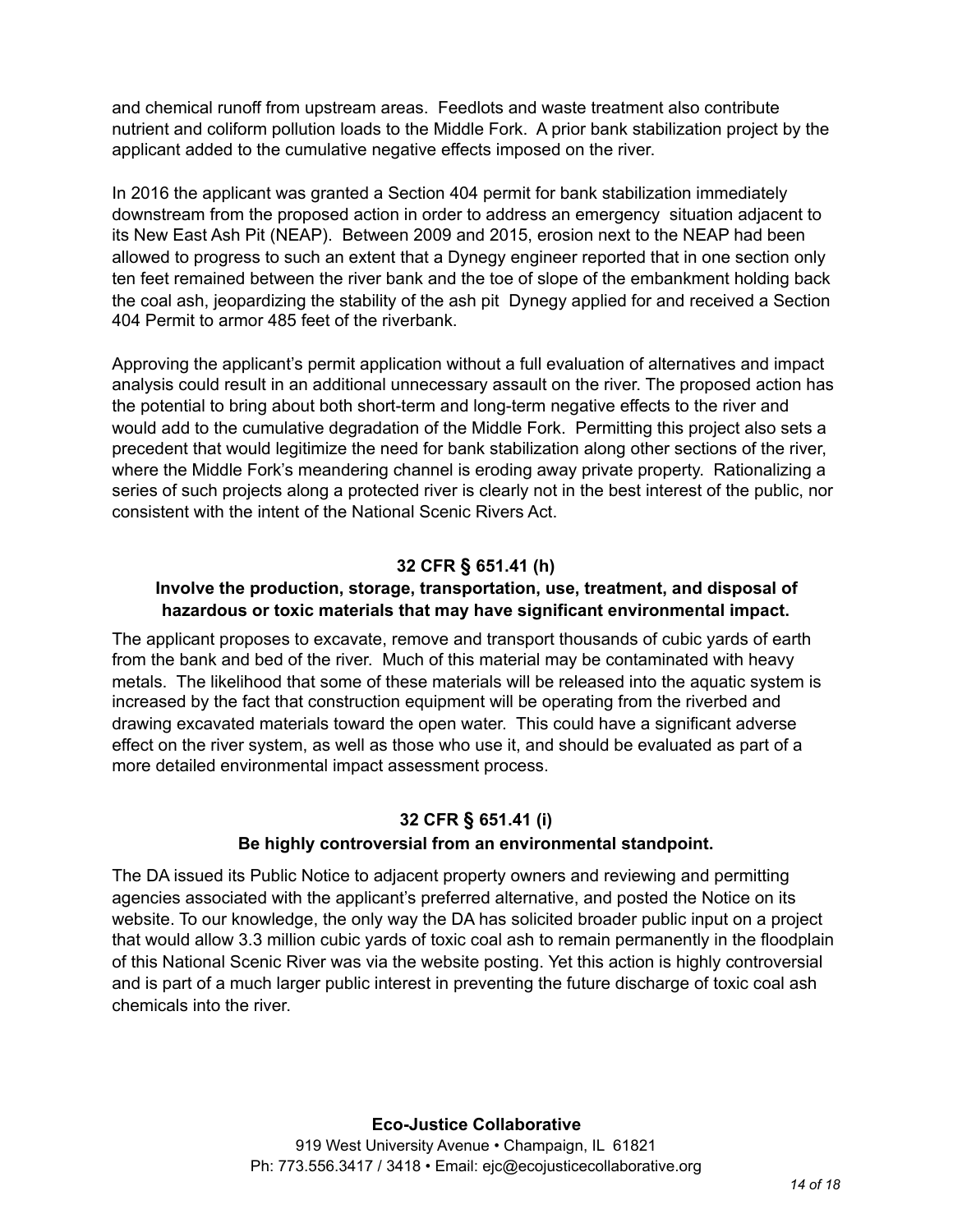Vermilion County residents, county board officials, and environmental organizations have been calling on the applicant to clean up its toxic waste since 2014. Resolutions have been passed, urging the applicant to move the coal ash out of the floodplain and away from the Middle Fork. Over the past two years, more than 2,000 letters and petitions have been gathered, urging the Illinois EPA and the Governor of Illinois to require the applicant to move its waste. In April 2018 American Rivers, a National Advocacy Group, placed the Middle Fork of the Vermilion River on its America's Most Endangered Rivers because of the coal ash threat to the river.

Since July 2018, when the applicant applied for a Joint Section 404/401 permit to build its riverbank stabilization project, hundreds more people have expressed concerns over the applicant's proposal. Resolutions and letters have been prepared and sent to the DA asking for a public hearing and describing how the applicant's preferred alternative will harm the river, while also allowing the toxic waste to remain permanently in place.

Concerns raised focus on the:

- Amount of fill that would be placed below the ordinary high water mark, and how the change in fluvial dynamics might increase erosion downstream.
- Disturbance of contaminated soils from excavation of riverbanks and the riverbed that would degrade water quality and potentially affect the biological diversity of this river.
- Sedimentation that would be released from construction activities (especially during storm events) that could affect aquatic organisms, including federal and state-protected mussels.
- Recreation economy, which would be disrupted during project construction, causing economic hardship to the operator of the canoe livery.
- Degraded scenic value of the river due to the planned installation of 2,000 linear feet of white rock that will be visible during prime recreation months.
- Long-term stability of the project, since prior amoring has been ripped off riverbanks and the river is moving west toward the coal ash pits.
- Lack of guarantees that the applicant will be responsible for monitoring, maintaining, and repairing riverbanks as long as the coal ash remains in the floodplain, and that the taxpayer won't be on the hook for paying for these costs.
- Leaving the coal ash permanently in the floodplain and Vermilion County residents and businesses must forever live with pollution leaking from the coal ash pits and the threat of a coal ash spill if the wall is breached by the river.
- Approving a major bank stabilization project will represent a decision by the DA, in principle, to leave the coal ash in place.

Resolutions and letters have been submitted to the DA by over 250 residents in east-central Illinois. They also were prepared by State Senator Scott Bennet; State Representatives Mike Marron and Carol Ammons; Vermilion Advantage, who represents the business community in

## **Eco-Justice Collaborative**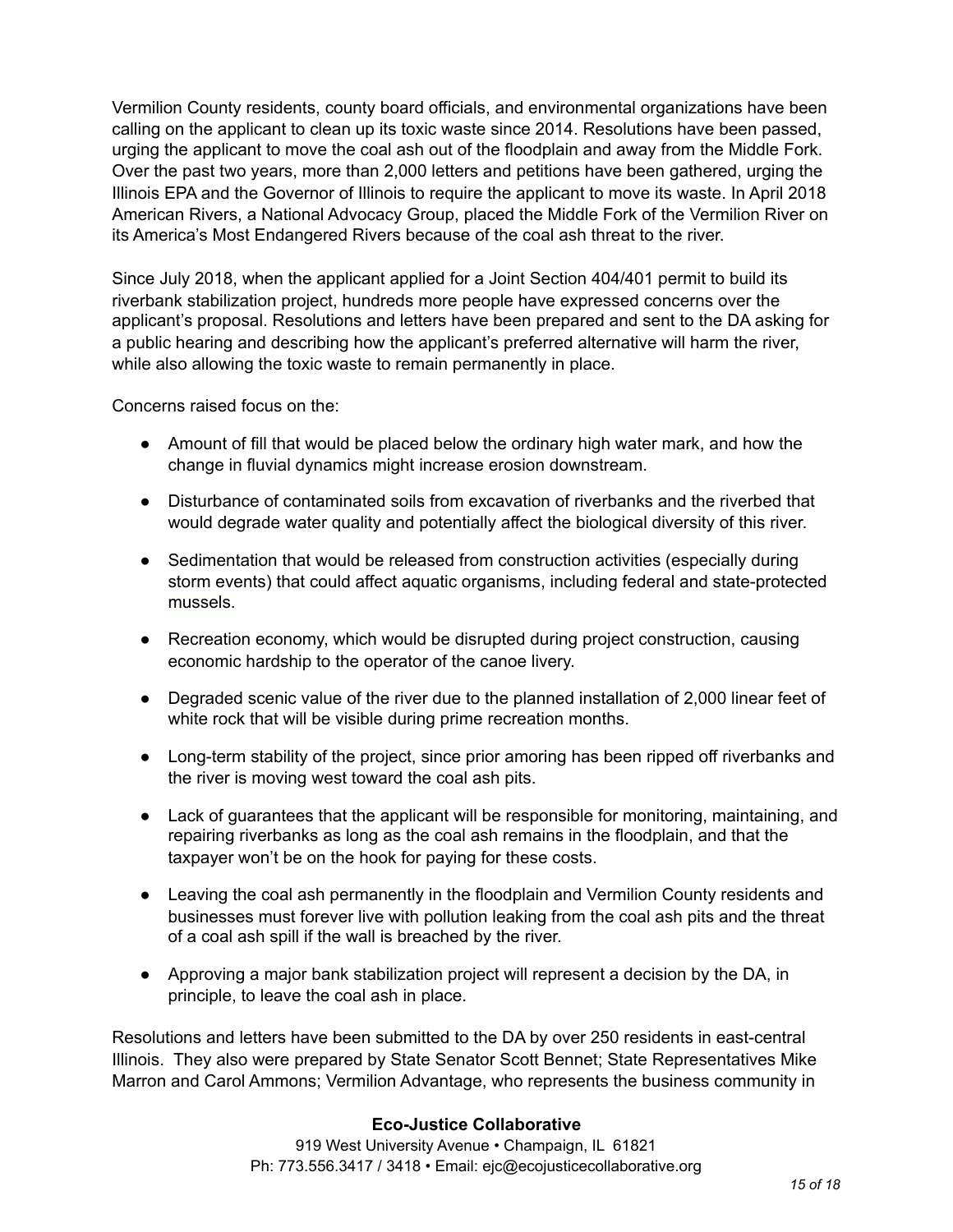Vermilion County; Kickapoo Adventures, who operates the livery in Kickapoo State Park; AMBUCS a Danville-area service group; the Champaign County and Vermilion County Boards; the City of Danville; environmental organizations, including the Vermilion County Conservation District, the Vermilion County Soil and Water District, the Vermilion County Conservation Foundation, and the Prairie Group of the Illinois Chapter of the Sierra Club; Kevin Cummngs, Malacologist, Illinois Natural History Survey; Dr. Bruce Rhodes, Fluvial Geomorphologist, University of Illinois; the Protect the Middle Fork Citizens Advocacy Group; Prairie Rivers Network; as well as Eco-Justice Collaborative. We are not aware that any of the organizations or individuals listed above received the Public Notice without a self-initiated request.

The public process afforded by the DA's Public Notice and public interest review is insufficient to obtain thorough and timely information from the public, experts, businesses, governmental bodies and local officials, or other organizations that have a vested interest in the outcome of the applicant's process. This is particularly true since a public hearing will be held solely at the discretion of the DA. The applicant's project clearly requires the public scrutiny afforded by an Environmental Impact Statement, with an appropriately defined purpose and need; thorough analysis of alternatives; proposed mitigation to minimize harm; and a public hearing to obtain input from the general public and experts.

# **INSUFFICIENT IMPACT MITIGATION**

33 CFR § 332.4(b)(1) requires the Public Notice to "contain a statement explaining how impacts associated with the proposed activity are to be avoided, minimized, and compensated for." The Public Notice contains only a short, vague statement indicating that "(T)he applicant has considered multiple alternatives to further minimize proposed impacts." (none are described). With the exception of a reference to a stormwater pollution prevention plan, no other mitigation is proposed. Nothing is said about mitigating impacts to water quality, aquatic biota, recreational users and the recreation economy. Nothing is said about meeting the challenges of managing and maintaining native vegetation on a rip-rap structure, nor performance standards required in order to comply with aesthetic requirements of this National Scenic River. No emergency or contingency plans are provided for demobilization in the event of heavy storm events. No reference is made to construction staging, operations, or precautions to be employed as contaminated soils are excavated along and into the open river channel.

The applicant has failed to adequately address these and other important concerns. In order to comply with the statutory provisions of NEPA, the potential impacts of the proposed action must be fully evaluated and documented, and measures outlined that will mitigate unavoidable negative effects. We believe that the biological, recreational and economic significance of the Middle Fork as a National Scenic River requires the preparation of an EIS and the benefits of a transparent public involvement process. The public interest will not be served unless the need for the project is met with a well thought out and environmentally responsible plan. As proposed, this project primarily serves the interest of the applicant.

# **INADEQUATE INFORMATION AVAILABLE**

In addition to the lack of sufficient impact analysis and attention to impact mitigation, the applicant has failed to provide important information necessary for the public and independent

## **Eco-Justice Collaborative**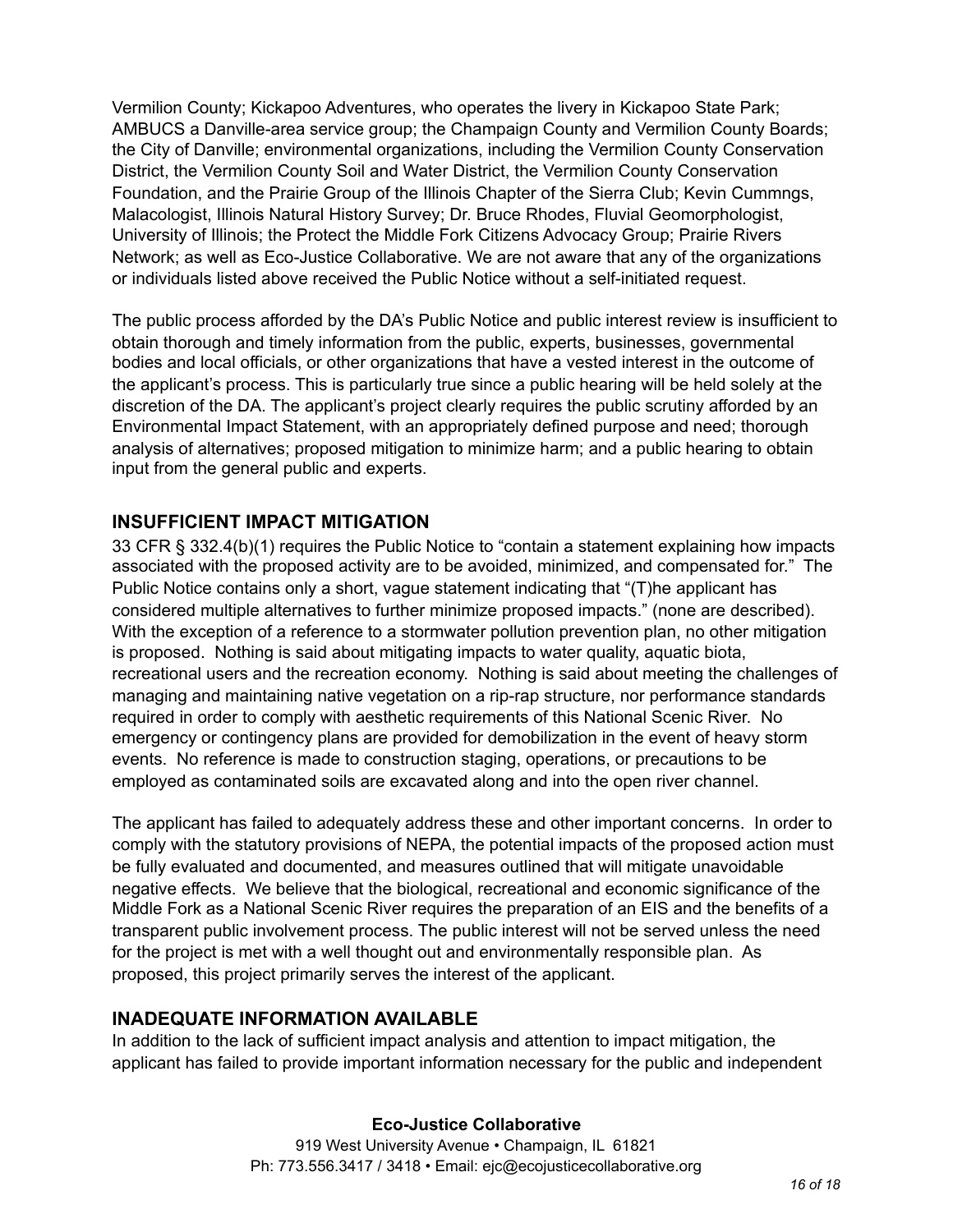experts to provide meaningful comments on whether the applicant's preferred alternative is the least damaging practicable alternative. 33 CFR § 332.4(b)(1) states that the level of detail in the Public Notice must be commensurate with the scope and scale of the impacts. The Public Notice fails to meet this threshold, in part, because at the time of its issuance, reports and information critical to the meaningful consideration of this application had not been provided or were otherwise not available. These include, but are not limited to:

- 1. A more accurate and fully articulated Purpose and Need for the Project. The purpose and need can not be to implement the proposed alternative.
- 2. The identification and evaluation of feasible and practicable alternatives that could minimize or eliminate adverse environmental impacts to the river.
- 3. A full discussion of potential social, economic and environmental impacts, and an accompanying plan for mitigating unavoidable adverse effects.
- 4. Threatened and endangered species reports.
- 5. A floodway / floodplain analysis that demonstrates that the proposed changes in channel morphology will not result in water elevations that exceed state regulations, nor create changes in flow that would result in unacceptable scouring or erosion in sections of the stream outside of the zone of construction.
- 6. A stream protection and sediment control plan addressing in-stream work, as well as construction demobilization prior to high flow events.
- 7. A plan for the testing and identification of potentially toxic pollutants in the river bank and river bed and a specific plan for the containment, handling and disposal of contaminated soils.
- 8. A cumulative impact analysis, identifying long-term effects of the project on aquatic species, including habitat for threatened and endangered species, and the preferred, as the river continues its westward path towards the coal ash pits.
- 9. Input from key stakeholders regarding the development of alternatives and impact mitigation plans, especially as they relate to anticipated recreational and economic impacts.

# **CONCLUSION**

In conclusion, Eco-Justice Collaborative wishes to go on record as opposing the issuance of a Section 404 Permit for the applicant's preferred alternative. We believe that the information and review process to-date have not met the statutory requirements set by NEPA, nor have they fully complied with guidelines established by the Department of the Army. The application lacks a legitimate statement of purpose and need. It fails to address reasonable alternatives that would have less impact on the aquatic system. No analysis has been conducted in subject areas where there is the potential for significant adverse impact. Measures for impact avoidance, minimization and mitigation have not been sufficiently evaluated or documented for commitment by the applicant. Finally, the Public Notice lacks the detail necessary for the public

## **Eco-Justice Collaborative**